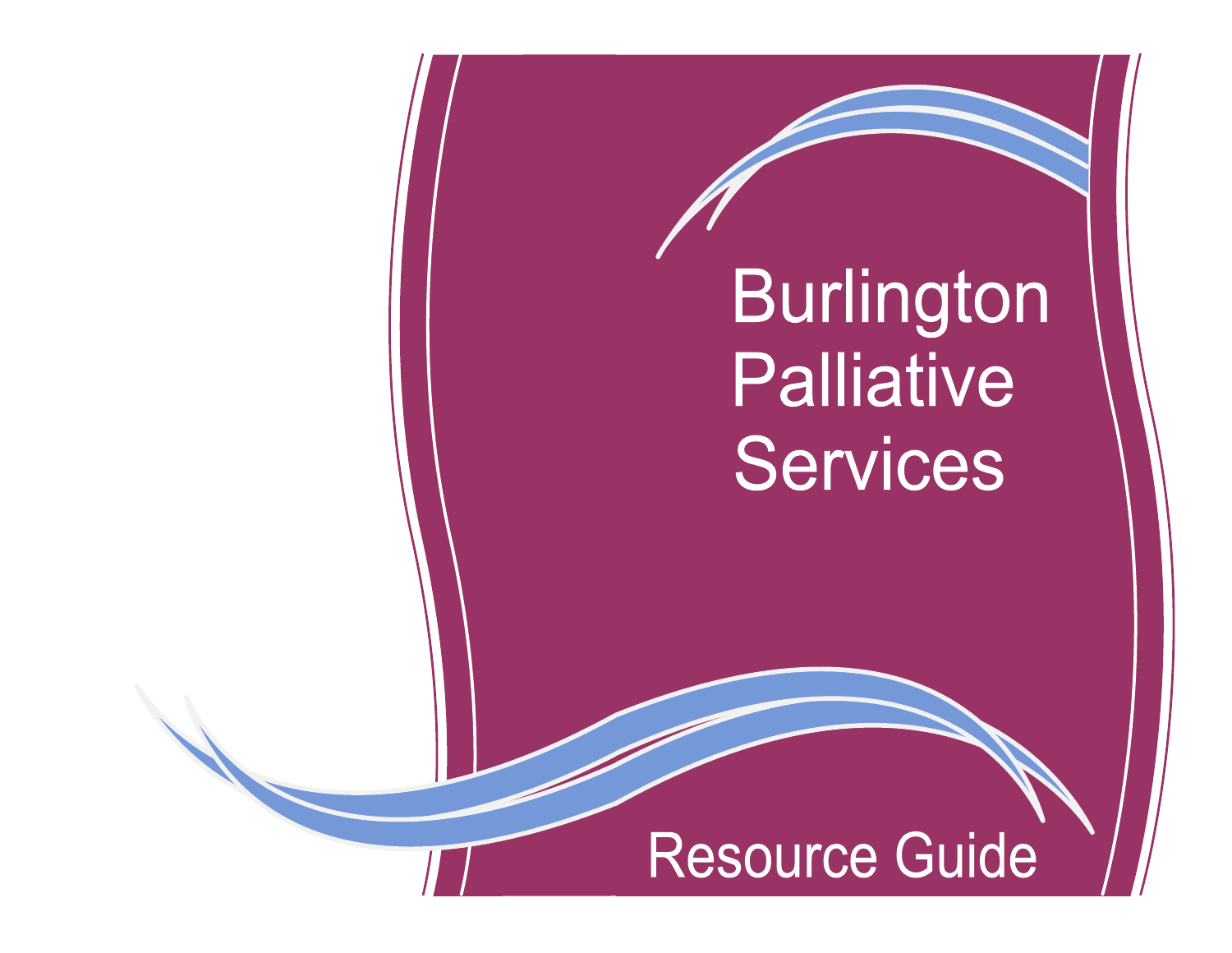### We thank the following organizations and individuals for their contributions



The information has been compiled by the *HNHB Burlington Palliative Care Planning Committee.*

The *HNHB Burlington Palliative Care Planning Committee* has endeavored to provide as complete *and accurate* a list as possible of services available to the Burlington Community. However, it is by no means exhaustive. It is intended to serve as a guide. We apologize for any omissions or errors that may exist. If you discover an error or omission, we would invite you to contact our web-site and provide the appropriate information for inclusion or correction.

We thank Smith's Funeral Homes for providing the funding for the printing of this resource guide and Eagle Press for the printing.

We hope this resource will assist you in finding the support you need for *your patients,* yourself and your family and friends.



Mount Royal IDA Pharmacy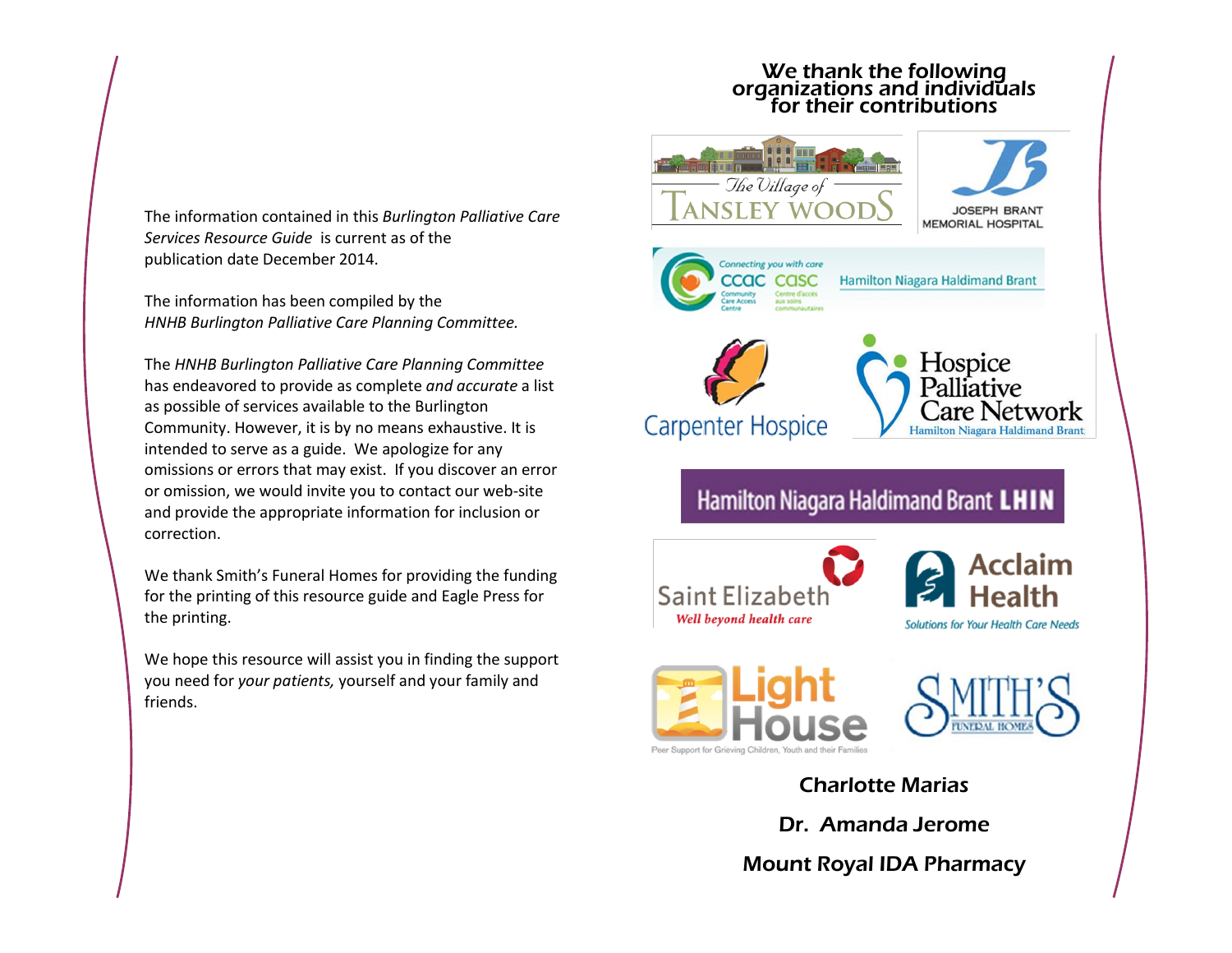## **Transportation Services CONT'D**

**Mobility Transportation** ………..………..……………. **<sup>905</sup> -617 -3737** ……. **www.mobilitytransportation.ca** ….. **booking@mobilitytransportation.ca** Wheelchair dependent transportation.

**Niagara Patient Transfer (NPT)** ………..………..……………. **888-731 -7008** ……www.patienttransferontario.ca/ niagarapatienttransfer1.html Wheelchair and Stretcher Transportation.

**Total Care Transport** ………..………..……………. **<sup>905</sup> -878 -1170** Wheelchair and Stretcher (including collapsible) Transportation.



**A Breath of Fresh Air** ………..………..……………. **<sup>905</sup> -512 -1840** Oral Hygiene Services

**Carpenter Hospice** ………..………..……………. **<sup>905</sup> -631 -9994** ……. **www.thecarpenterhospice.com** Wellness outreach programs and services available at no charge.

## **Head to Toe Oasis Wellness Clinic** ………..………..……………. **905-332-6542**

A special cancer program including massage therapy, chiropody, physiotherapy, chiropractor, lymphatic drainage. Fees based on income.

**La Couture Studio and Day Spa** ………..………..……………. **905-319 -0025** ……**www.lacouturestudio.blogspot.com** Spa services catering to special needs of patients undergoing chemotherapy.

**Neat Feet Plus** ………..………..……………. **<sup>905</sup> -847 -7686** Foot Care Services.

**OMNI Foot Care** ………..………..……………. **<sup>905</sup> -333 -8555** Foot Care Services.

**Rosewater Spa** ………..………..……………. **<sup>905</sup> -633 -7724** …………………... **www.rosewaterspa.com** One time salt -rub detox treatment with letter from MD consenting permission for treatment. \*For anyone who has finished chemotherapy and/or radiation.

## **St. John Ambulance Dog Therapy** ………..………..……………. **905-634-6665**

Weekly visits at 1 hour each with dog. Service to Hospices, LTC facilities, and Private Homes.

**Talspar Nursing Services** ………..………..……………. **<sup>905</sup> -385 -3176** …………….... **donnalue.reise@talspar.ca** Lymphatic Drainage.

- **1 Benefits and Social Services**
- **1 Emergency Response Systems**
- **1 Equipment, Wigs and Prosthetics**
- **2 Food Banks**
- **2 Funeral Homes**
- **2 Grief Support**
- **3 Hospice Care**
- **4 Hospital Services**
- **4 In-Home Help**
- **5 Long Term Care Homes**
- **5 Meal Services**
- **5 Pharmacy Services**
- **5 Retirement Homes**
- **6 Telephone/Online Resources**
- **6 Transportation Services**
- **7 Wellness Therapies**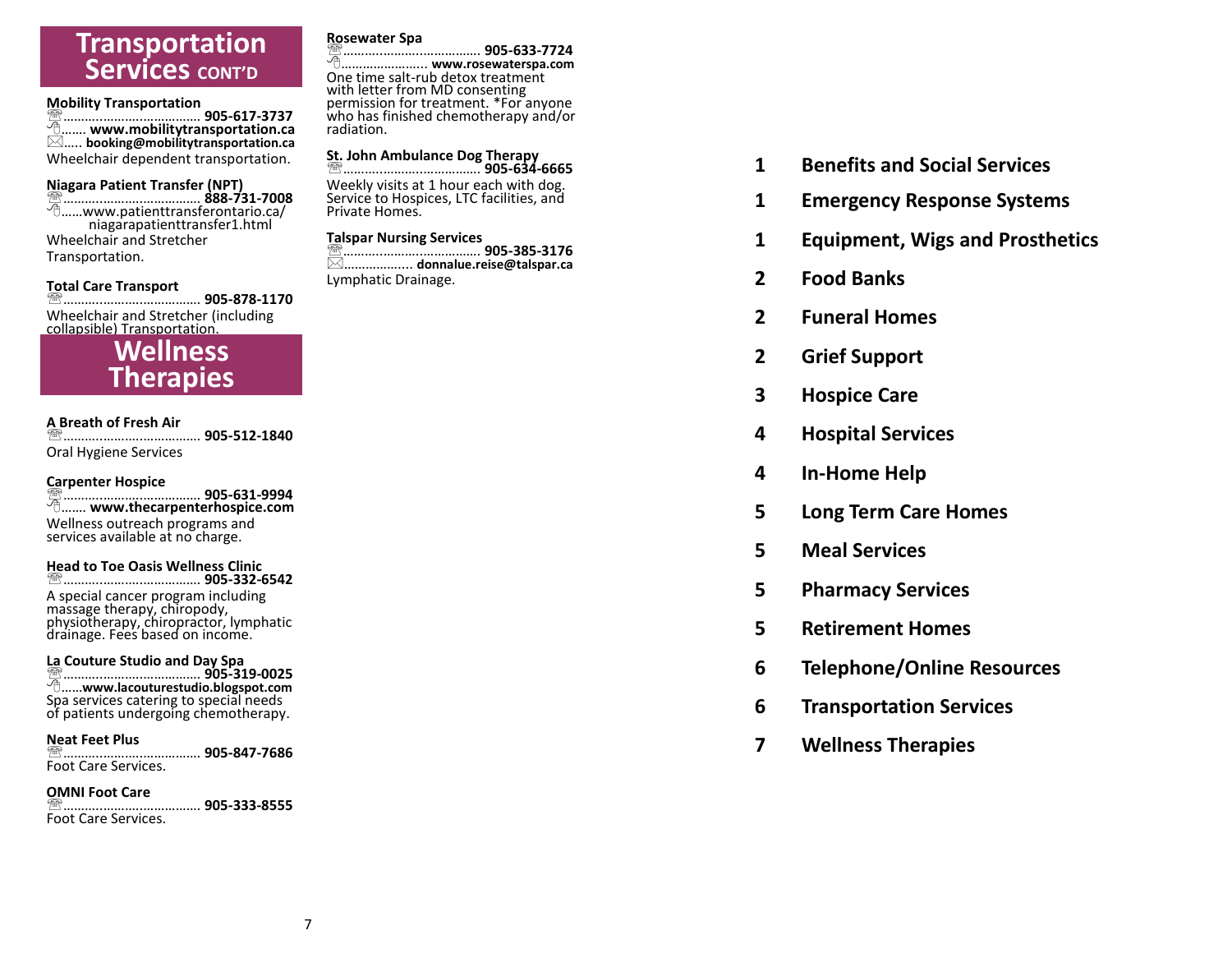## **Benefits and Social Services**

### **Compassionate Care Benefits**

………..…………………..…. **905-335-7622** Apply to Human Resources and Skill Development. Receive up to 6 weeks special benefits (following a 2 week waiting period).

### **LEAP (Low-Income Energy Assistance Program)**

| To help eligible customers with funding |  |
|-----------------------------------------|--|

towards hydro bills. Help is granted on an individual basis.

### **Service Ontario**

| <b>AMA</b>                        |
|-----------------------------------|
|                                   |
| To access OHIP, Driver's License  |
| changes, Handicap Parking Permit. |

**Survivor Benefits**

| JUIVIVUI DUIIUILJ |                                                                                                                                          |
|-------------------|------------------------------------------------------------------------------------------------------------------------------------------|
|                   | $\hat{\mathcal{C}}$ www.servicecanada.gc.ca                                                                                              |
|                   | CPP-Canada Pension Plan Health<br>Benefits plus survivor and children's<br>benefits. *Ask Funeral Home for<br>information and documents. |

### **Trillium and Ontario Benefits**

|  | <b><i></i> ∂        www.health.gov.on.ca</b> |
|--|----------------------------------------------|
|  |                                              |

Drug benefits.

## **Emergency Response Systems**

### **Emergency Medical Response**

………..………..……………………………. **911** 911 is for medical emergencies such as someone who is unconscious, gasping for air or not breathing, experiencing chest pain, fallen and cannot get up, or other symptoms that require immediate medical attention.

### **ConnectCare**

| ੈwww.connectcarehalton.ca |  |
|---------------------------|--|

### **Direct Alert**

| <sup></sup>                                                               |  |
|---------------------------------------------------------------------------|--|
| Purchase or rental options. Can be<br>ordered via online, telephone or at |  |
| local Pharmacies.                                                         |  |

**FirstCall Personal Response Systems** ………..………..……………. **800-361-5550** ………...…………**www.firstcallhelp.com**

### **Life Call Personal Emergency Response System**

| Purchase or rental options. Can be |
|------------------------------------|

ordered via online or telephone.

| Helping individuals live independently. |  |
|-----------------------------------------|--|

Subsidies available for those who qualify.

## **Equipment, Wigs, & Prosthesis**

### **Acorn Stairlifts**

………..………..……………. **888-228-3335** In home stair lifts.

### **Beauty Supply Warehouse**

………..…………..**www.bswbeauty.com** Wigs (synthetic and human hair).

### **Brant Arts**

………..………..……………. **905-637-5664** Medical equipment, breast prosthesis, ostomy, braces, compression.

### **Breast Cancer Support Services Inc.** ………..………..……………. **905-634-2333**

Support groups, library, education, serenity gardens, complimentary therapies and free wig service. Available to anyone with breast cancer. Wigs available to women with other cancers as well.

### **Canadian Red Cross - Burlington Branch**

| <b>Burlington Branch</b> |                          |
|--------------------------|--------------------------|
| ₩                        |                          |
|                          | www.redcross.ca          |
|                          | Local volunteer drivers. |

**Cancer Assistance Program (CAP)** ………..………..……………. **905-383-9797** ………………………**www.cancerassist.ca** Anyone with cancer is eligible for the loan of equipment. Must be picked up as there is no delivery service.

### **His and Her Wigs (and Hair Pieces)** ………..………..……………. **905-643-4839** ………..………..……………. **905-643-4514**

Hospital and Home Services.

## **Telephone/Online Resources**

### **211 Halton**

|  | ้∪ี www.211halton.ca |
|--|----------------------|

Online directory for community, social, health and government services in the Halton Region. Sorted by location. Individuals can access an online list of agencies and resources available in the community for palliative care and support.

### **A World of Dreams Foundation**

……………..…... **www.childrenswish.ca**  Website to refer a child.

### **ALS Society**

|  |  |  | <u>、</u> ……………………………… 800-267-425) |  |
|--|--|--|------------------------------------|--|
|  |  |  | www.als.ca                         |  |

### **Alzheimer's Society**

………………..………. **www.alzheimer.ca** 

### **Breast Cancer Foundation**

……………………………..…. **www.cbcf.org**

**Burlington Public Library** ………..………..……………. **905-639-3611** Reading resources and websites for any disease.

### **Canadian Virtual Hospice**

……………….…. **www.virtualhospice.ca** Topics include: Support for care givers and families, when death is near, considering death at home and other topics.

### **Cancer Information Services (Canadian Cancer Society)**

………..………..……………. **888-939-3333** Available to cancer patients, their families, the general public and health professionals.

### **Cancerchat Ontario**

………..………..……………. **800-663-3333** People caring for someone with cancer can connect with other similar circumstances in online support groups. Chats are facilitated by social workers and psychologists. Free of charge, confidential and anonymous.

### **Cure Search for Children's Cancer** …………………..... **www.curesearch.org**

### **Distress Centre - United Way Funded Agency**

………..………..……………. **905-849-4541** Befriending; Crisis Prevention and Crisis Intervention.

**HNHB Hospice Palliative Care Network** ………... **www.carpenterhospice.com**

Online hospice and palliative care Information for the Halton region.

**MS Society** ………………..………. **www.mssociety.ca**

**Mississauga Halton Palliative Care Network**

………………...………… **www.mhpcn.net**

Online hospice and palliative care Information for the Mississauga and Halton region.

### **Ontario Seniors Secretariat**

………..………..……………. **416-326-7076** ……. **www.citizenship.gov.on.ca/sdm**  Substitute Decision-Maker (SDM) card

### **Parkinson's Society**

………………..………. **www.parkinson.ca**

### **Peer Support**

**(Canadian Cancer Society)** ………..………..……………. **800-263-6750** Volunteers draw upon their own cancer experiences to offer encouragement, compassion and helpful information.

### **Sunshine Foundation**

……………..…………... **www.sunshine.ca**  Website to refer a child.

### **Telehealth Ontario**

| <b>AllA</b>                                                         |  |
|---------------------------------------------------------------------|--|
| <b>֎ՠՠՠՠՠՠՠՠՠՠՠՠՠՠ</b> 866-250-3379                                 |  |
| Free access to Registered Nurse 24 hrs<br>per day, 7 days per week. |  |

### **Transportation Services**

### **Canadian Cancer Society**

| www.ontario.cancer.ca                                                        |
|------------------------------------------------------------------------------|
| ⊠ oakville@ontario.cancer.ca                                                 |
| Transportation for cancer related care<br>for ambulatory patients, Bequire 3 |
|                                                                              |

for ambulatory patients. Require 3 business days to schedule.

### **Canadian Red Cross -**

|  | <b>Burlington Branch</b> |
|--|--------------------------|
|  |                          |

| Local volunteer drivers. |  |
|--------------------------|--|

### **Ministry of Transportation (MTO)** …………………. **www.serviceontario.ca**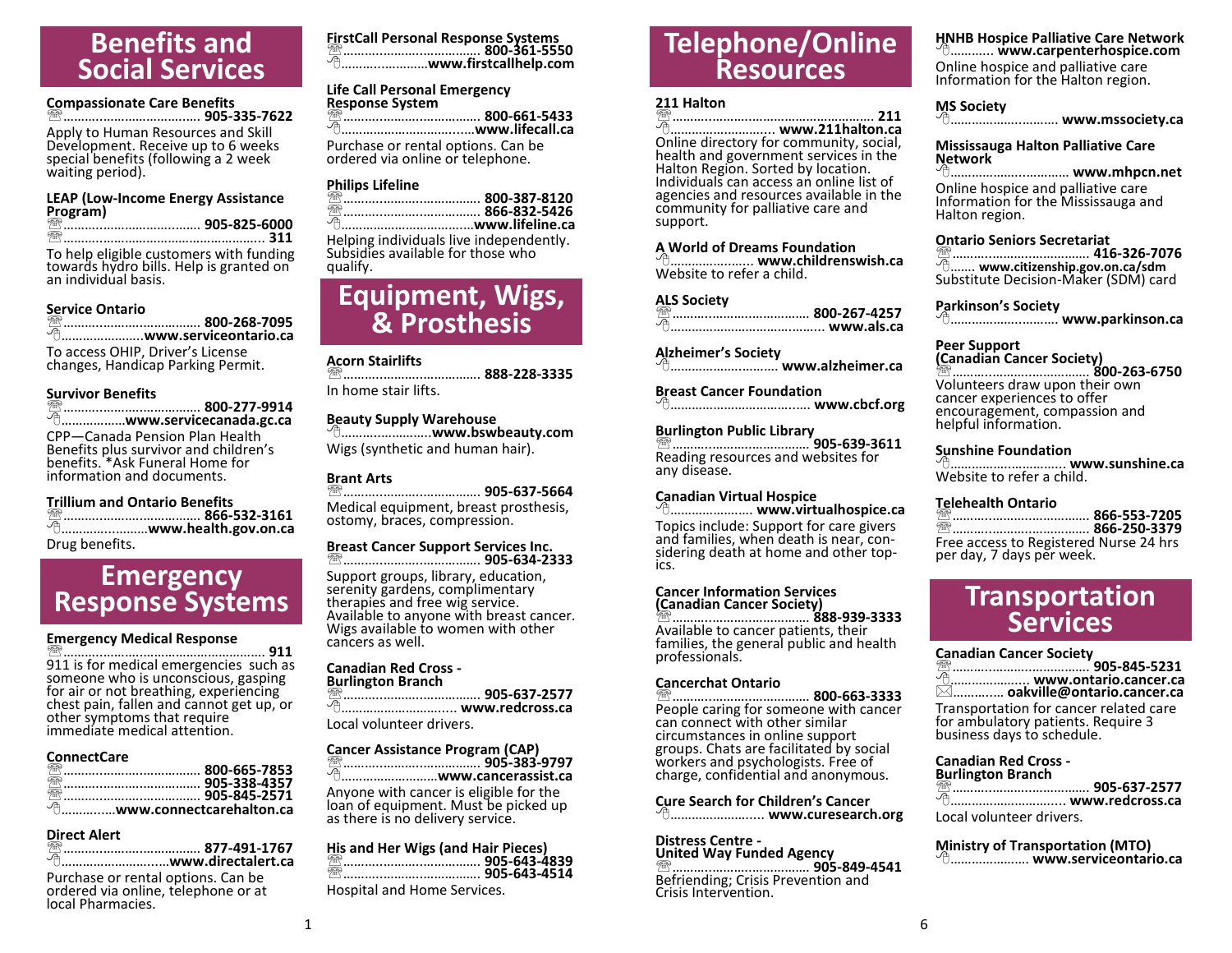## **Long Term Care Homes**

| <b>Bilings Court Manor</b>                          |  |
|-----------------------------------------------------|--|
| <b>Burloak LTC</b>                                  |  |
| <b>Cama Woodlands</b>                               |  |
| Creekway Village<br>图……………………………… 905-825-6000      |  |
| <b>Hampton Terrace</b><br>……………………………… 905-631-0700 |  |
|                                                     |  |
| <b>Mount Nemo Christian Nursing Home</b>            |  |
| <b>The Brant Centre</b>                             |  |

………..………..……………. **905-639-2848**

**The Village of Tansley Woods** ………..………..……………. **905-336-9904**

**Wellington Park Terrace** ………..………..……………. **905-637-3481**

### **Meal Services**

### **Copper Country Foods**

………..………..……………. **866-494-4333** ……..… **www.coppercountryfoods.ca** Prepared meals delivered to door with no minimum order.

### **Grocery Gateway**

| ·……………………………… 877-447-8778                     |
|------------------------------------------------|
|                                                |
| <sup><sup>0</sup>  www.grocerygateway.ca</sup> |
| Online grocery shopping and delivery.          |

### **Links 2 Care**

| Links 2 Care |                                          |
|--------------|------------------------------------------|
|              | <b>֎……………………………… 905-844-0252</b>        |
|              | <sup>一</sup> ……………………… www.links2care.ca |
|              | Assistance with grocery shopping.        |

### **Meals on Wheels**

………..………..……………. **905-637-5664**  Nutritious hot noon meals and/or frozen pre-packaged meals at a reasonable cost and delivered by volunteers.

## **Pharmacy Services**

**Mount Royal IDA Pharmacy** ………..………..……………. **905-332-8893** Supplies palliative medications to Carpenter Hospice and Crisis Kits. **Brant Arts Pharmacy**

………..………..……………. **905-637-3833** Compounding Pharmacy. Most mixes are not covered by Ontario Drug Benefit or Private Plans

**Shoppers Drug Mart** ………..………..……………. **905-632-4477** Open 24 hours. Delivery at 2PM.

## **Retirement Homes**

### **Appleby Place**  ………..………..……………. **905-333-1611 Bethany Residence** ………..………..……………. **905-335-3463 Burlington Gardens** ………..………..……………. **905-521-0888 Christopher Terrace**  ………..………..……………. **905-632-5072 Hearthstone** ………..………..……………. **905-333-9194 Heritage Place** ………..………..……………. **905-315-2580 Lakeshore Place** ………..………..……………. **905-333-0009 LaSalle Park Retirement Community**  ………..………..……………. **527-9300 Martha's Landing** ………..………..……………. **905-637-7757 Park Avenue** ………..………..……………. **905-333-3323 Sunrise Assisted Living of Burlington** ………..………..……………. **905-333-9969 The Village of Tansley Woods** ………..………..……………. **905-336-9904 Wellington Park Care Centre** ………..………..……………. **905-637-3481**

| In Your Home Hair by Julie |                                      |
|----------------------------|--------------------------------------|
|                            | <b>֎ՠՠՠՠՠՠՠՠՠՠՠՠՠՠՠՠՠՠՠՠՠՠՠՠՠՠՠՠ</b> |
|                            |                                      |

### **Inspirational Hearts Store**

………..………..……………. **877-753-5320** A store that provides practical support, such as breast prosthesis, bras and swimwear; wigs & headwear; literature; complimentary therapies; emotional & psycho-social support.

### **Mane Street Hair**

| 骊 |  |
|---|--|
|   |  |

### **Medical Image Wig**

| ▽……………………………… 866-388-9447 |              |
|----------------------------|--------------|
|                            | \05-338-2688 |

### **Sew on Fire**

…………..………... **www.sewonfire.com** Depot for used Medical Supplies.

### **Silver Cross**

…………..…………**www.silvercross.com** Recycled and New Health Equipment.

**Shoppers Home Health**

………..………..……………. **905-632-2312**

### **Wiggery**

………..………..……………. **905-631-0801** High quality designer wigs and hair extensions.

## **Food Banks**

**Burlington Salvation Army Family Services** ………..………..……………. **905-637-3893 Compassion Society of Halton** ………..………..……………. **905-592-3722** ………… **www.compassionsociety.net Glad Tidings Church Food Bank** ………..………..……………. **905-335-8172 Kerr Street Market** ………..………..……………. **905-845-7485** …………..………... **www.kerrstreet.com Partnership West** ………..………..……………. **905-637-2273** ……………. **www.partnershipwest.org St. Luke's Food for Life Program** ………..………..……………. **905-634-1826** …………..………….. **www.foodforlife.ca St. Vincent de Paul Society** ………..………..……………. **905-336-8332** …………..…….. **www.ssvphaltonpc.org**

## **Funeral Homes**

| <b>Affordable Burial and Cremation</b>                  |  |
|---------------------------------------------------------|--|
|                                                         |  |
|                                                         |  |
| $\overline{\oplus}$ www.affordableburialandcremation.ca |  |
| Cremation services only.                                |  |

| <b>Bay Gardens Funeral Home</b>                                        |  |
|------------------------------------------------------------------------|--|
| $\mathbb{R}$                                                           |  |
| The www.baygardens.ca<br>Complete funeral and bereavement<br>services. |  |

| Dodsworth & Brown Funeral Home |
|--------------------------------|
|                                |
| Complete funeral services.     |

### **Just Cremation and Burial**

| <sup> ⊕ www.justcremation.ca</sup>                           |
|--------------------------------------------------------------|
| Cremation and Chapel rental available<br>for small services. |

### **Smith's Funeral Homes**

| Complete funeral and bereavement<br>services. |  |
|-----------------------------------------------|--|

### **Tranquility Burial and Cremation Services**

| M™ | JLI VILLJ                                        |
|----|--------------------------------------------------|
|    | $\overline{\oplus}$ www.tranquilitycremation.com |
|    | <b>Cremation and Memorial Services.</b>          |

## **Grief Support**

| <b>Acclaim Health Community Support</b><br><b>Services</b>                                                 |  |
|------------------------------------------------------------------------------------------------------------|--|
|                                                                                                            |  |
|                                                                                                            |  |
| In home visits by Bereavement<br>Coordinator and trained Volunteers.<br>1:1 Bereavement Support, Resources |  |

**Access Counselling and Family Services**

Centre and Spousal Support Groups.

| -------                           |
|-----------------------------------|
|                                   |
| $\oplus$ www.accesscounselling.ca |

Individual counseling for children and adults. Family counselling available as well.